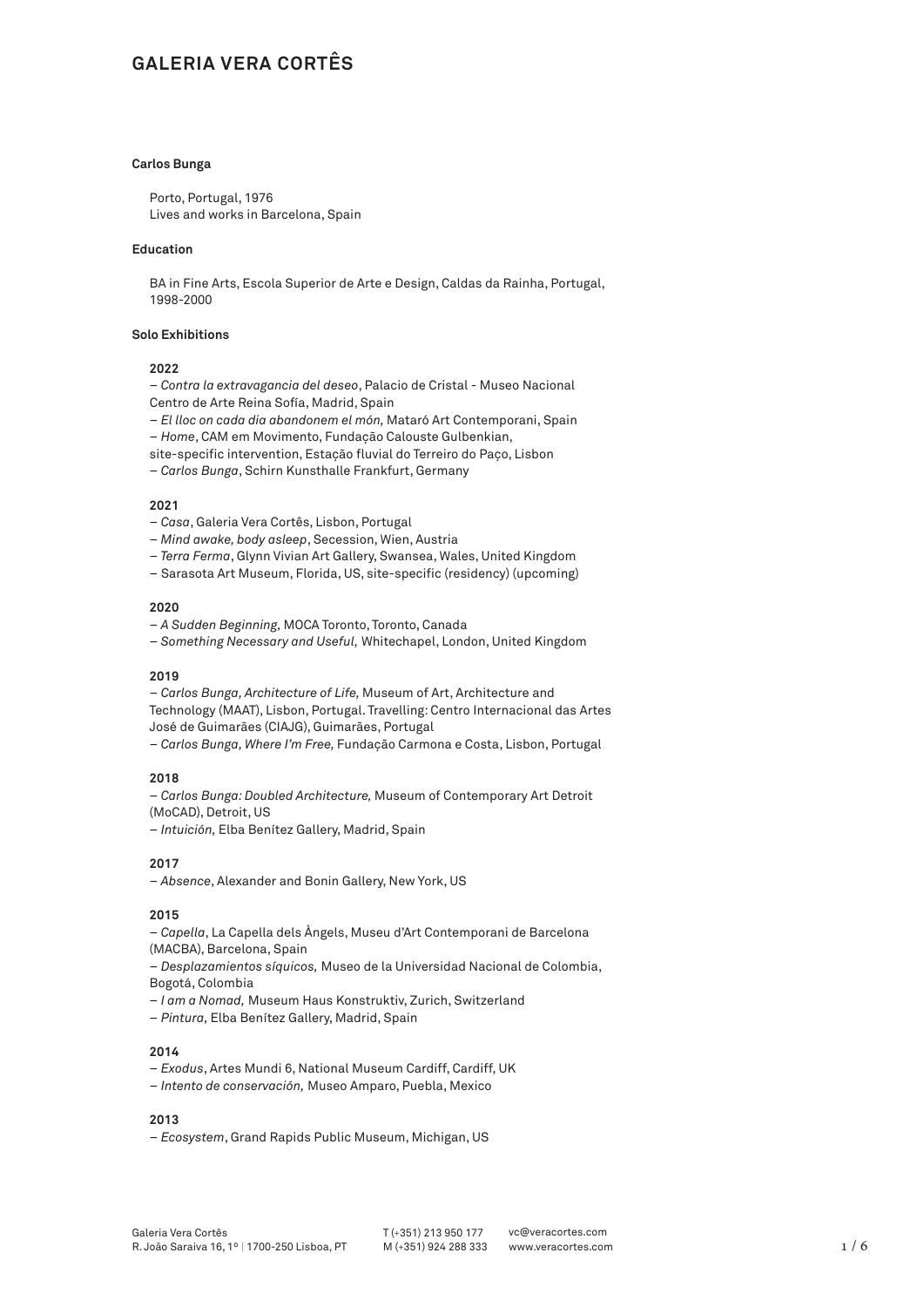– *Carlos Bunga: Desterritorialización,* Casas Riegner Gallery, Bogotá, Colombia

– *Carlos Bunga: Future Anterior,* Cristopher Grimes Gallery, Santa Monica, US

– *Por amor a la disidencia 3/4,* Museo Universitario Arte Contemporáneo

(MUAC), Mexico D.F., Mexico

#### **2012**

- *Em Construção,* Carlos Bunga, A Gentil Carioca Gallery, Rio de Janeiro, Brazil
- *Laboratorio,* Elba Benítez Gallery, Madrid, Spain
- *Mausoléu,* Pinacoteca do Estado de São Paulo, São Paulo, Brazil
- *Sonae/Serralves Project: Patricia Dauder and Carlos Bunga,* Serralves

Museum, Porto, Portugal

# **2011**

– *Hammer Projects: Carlos Bunga,* Hammer Museum, Los Angeles, US

#### **2010**

– *Espacio mental,* Oficina para Proyectos de Arte (OPA), Guadalajara, Mexico – *The Temporality of Space,* Espaço Avenida, Lisboa Architecture Triennial, Lisbon, Portugal

#### **2009**

- *Carlos Bunga. Empty Cube Project,* Appleton Square, Lisbon, Portugal
- *Heterotopías*, Museo de Arte Contemporáneo de Vigo (MARCO), Vigo, Spain
- *Metamorphosis*, Miami Art Museum, Miami, US
- *Marxitecture*, Krome Gallery, Berlin, Germany

### **2008**

– *Yuxtaposiciones*, Elba Benítez Gallery, Madrid, Spain

#### **2007**

– *Memorial*, Aldaba Art, Mexico D.F., Mexico

#### **2006**

– *Milton Keynes Project,* Milton Keynes Gallery, Milton Keynes, UK

# **2005**

– *Culturgest Project,* Culturgest Porto, Porto, Portugal

– *Proyecto Elba Benítez,* Elba Benítez Gallery, Madrid, Spain

### **2002**

– *ESAD Project,* Escola Superior de Artes e Design (ESAD), Caldas da Rainha, Portugal

# **Group Exhibitions**

# **2022**

– *History(ies) of Art – Recent Acquisitions in the Serralves Collection*,

Serralves Museum, Oporto

– *Festa. Fúria. Femina. – Obras da Coleção FLAD*, curated by

 António Pinto Ribeiro and Sandra Vieira Jürgens, Arquipélago – Centro de Artes Contemporâneas, Azores

– *MEIA – NOITE. Parte 2*, curated by Elfi Turpin and Filipa Oliveira,

Sala da Cidade, Coimbra, Portugal

– *Europa Oxalá*, Curated by António Pinto Ribeiro, Katia Kameli and Aimé

Mpane, Fundação Calouste Gulbenkian, Lisbon, Portugal

– *18 May 2022,* 3+1 Contemporary Art, Lisbon, Portugal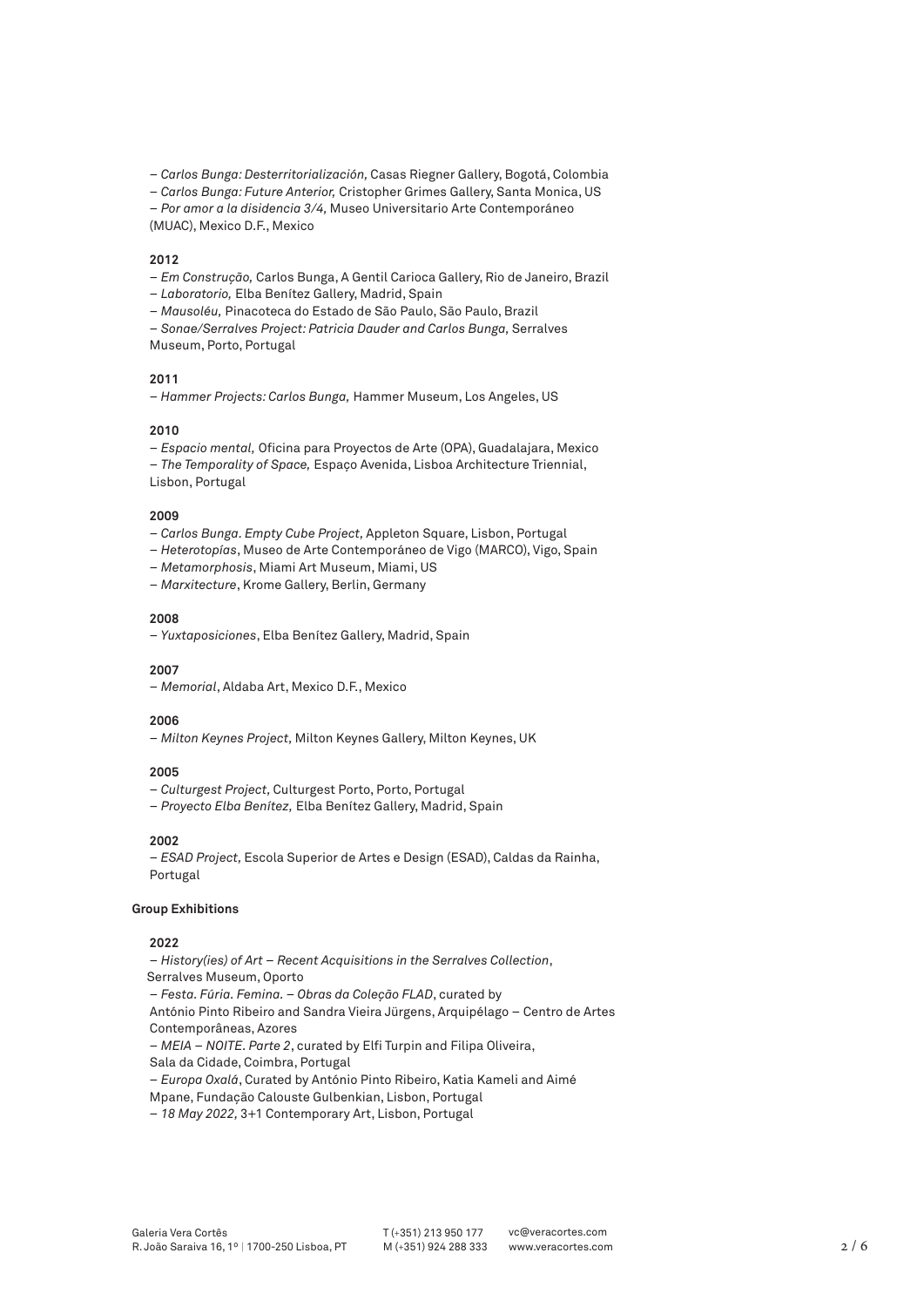# **2021**

– *MEIA – NOITE. Parte I*, curated by Elfi Turpin and Filipa Oliveira, Sala da Cidade, Coimbra, Portugal

– *Helga de Alvear Collection,* Museo de Arte Contemporáneo Helga de Alvear, Cáceres, Spain

# **2020**

– *Arte y arquitectura: un diálogo,* Centro Botín, Santander, Spain

– *Um oásis ao entardecer (An oasis at sunset) - EDP Foundation Awards 20th Anniversary,* MAAT, Lisbon, Portugal

– *Carlos Bunga and Robert Kinmont,* Alexander and Bonin Gallery, New York, US

– *Público*/*privado – Doce Calma ou Violència Doméstica?,* Centro de Artes de Sines, Sines, Portugal

– *Primoz Bizak y Carlos Bunga, Cardboard Hospital,* Galería Elba Benítez, Madrid, Spain

– *A breath? a name? The ways of worldmaking,* Biennale Gherdënia VI, Italy

– *Com [en present d'indicatiu] #Com01 Carlos Bunga + Joana Roda + Pía Sommer,* MAC Mataró, Mataró, Spain

### **2019**

– *Form and Volume,* curated by Jens Hoffmann, Cristina Guerra Contemporary Art, Lisbon, Portugal

– *Fernanda Fragateiro and Carlos Bunga: A Conversation on Lines.* FdG Projects. Brussels, Belgium

– *La pintura. Un repte permanent.* Caixaforum, Barcelona, Spain

– *Criteria. Obras en la colección Fundación ARCO/IFEMA,* Cordoaria Nacional, Lisbon, Portugal

– *Gigantisme,* Pôle d'Art Contemporain de Dunkerque, Dunkerque, France

### **2018**

– *En construcción,* Centro Gallego de Arte Contemporánea (CGAC), Santiago de Compostela, Spain

– *Escala 1:1. 21 Artistas Contemporáneos Portugueses,* Tabacalera Promoción del Arte, Madrid, Spain

– *Germinal. The Cabrita Reis section in the EDP Foundation Art Collection,*  Museum of Art, Architecture and Technology (MAAT), Lisbon, Portugal

– *¿Ornamento = delito?,* Bombas Gens Centre d'Art, Valencia, Spain

– *Recollection – A Journey After 28 Years,* Proyectos Monclova, Mexico D.F, Mexico

– *[Variations portugaises,](http://www.centre-art-contemporain-meymac.com/a_venir.html)* Abbaye Saint-André - Meymac Contemporary Art Center, Meymac, France

– *101 Drawings,* Alexander and Bonin Gallery, New York, US

# **2017**

– *Art at the Turn of the Century,* Centro Botín, Santander, Spain

– *Hacer amar plantar árboles. Colección Valzuela,* Centro de Arte Alcobendas, Madrid, Spain

– *Olor de Málaga. Percepciones olfativas de la colección OlorVISUAL,* Museo del Patrimonio Municipal de Málaga (MUPAM), Málaga, Spain

– *Quote/Unquote. Entre apropiação e diálogo,* Galeria Municipal do Porto,

Porto, Portugal. Travelling: Museum of Art, Architecture and Technology (MAAT), Lisbon, Portugal

– *Variable Dimensions – Artists and Architecture,* Museum of Art, Architecture and Technology (MAAT), Lisbon, Portugal

– *Walker Street Summer,* Alexander and Bonin Gallery, New York, US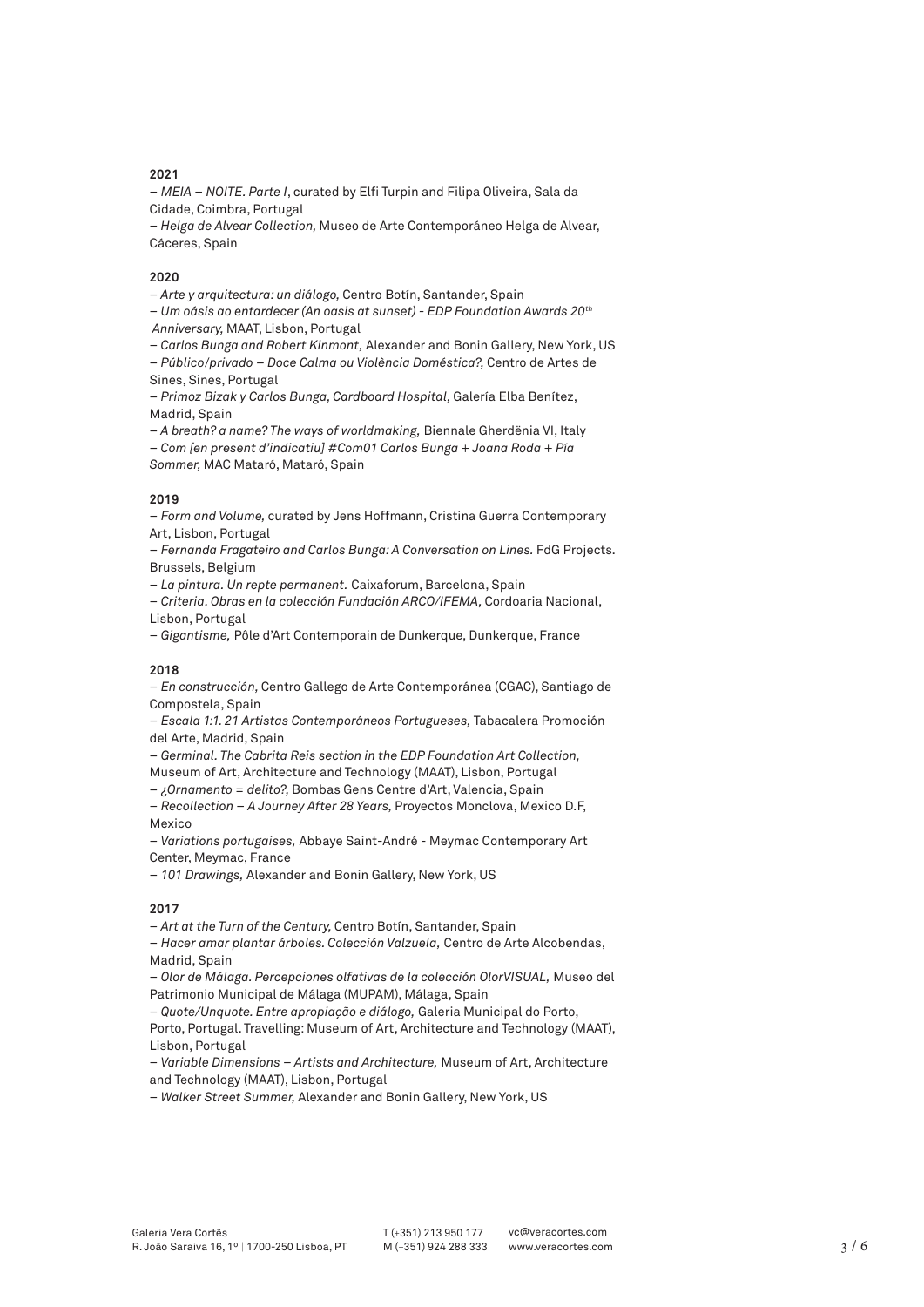#### **2016**

– *Alt-architecture.* Comisart, Fundació La Caixa, Barcelona, Spain

– *Au sud d'aujourd'hui. Art contemporain portugais [sans le Portugal],*  Fondation Calouste Gulbenkian, Paris, France

– *Este Lugar lembra-te algum sítio?,* Centro para os Asuntos da Arte e Arquitectura (CAAA), Guimarães, Portugal. Travelling: Círculo de Artes Plásticas de Coimbra (CAPC), Coimbra, Portugal; Centro de Artes e Cultura de Ponte de Sor (CACPS), Ponte de Sor, Portugal; Espaço Adães Bermudes, Alvito, Portugal – *Kaleidoscope: abstraction in architecture,* Christopher Grimes Gallery, Santa Monica, US

– *Materiais Transitórios – Núcleo de Escultura da Colecção da Fundação PLMJ,*  Sociedade Nacional de Belas Artes, Lisbon, Portugal

– *¿Por qué el arte abstracto?,* Casas Riegner Gallery, Bogotá, Colombia

#### **2015**

– *Au sud d'aujourd'hui,* Fundaçao Calouste Gulbenkian, Délegation en France, Paris, France

- *Carlos Bunga & Olivier Mosset,* Christopher Grimes Gallery, Santa Monica, US
- *The State of the Art of Architecture,* Chicago Architecture Biennial, Chicago, US
- *Múltiples mundos,* Carreras Mugica, Bilbao, Spain
- *Ouverture pour inventaire,* Frac des Pays de la Loire, Nantes, France
- *The Collection of Hermann and Margrit Rupf,* Guggenheim Bilbao, Spain
- *25 años,* Elba Benítez Gallery, Madrid, Spain

### **2014**

- *Beyond the Supersquare,* Bronx Museum, New York, US
- *L'écho / Ce qui separe,* HAB Galerie, Nantes, France

#### **2013**

- *Individual Order,* KARST Gallery, Plymouth, UK
- *Open Monument,* Kunstraum Kreuzberg / Bethanien, Berlin, Germany

#### **2012**

– *Delimitations*, Herzliya Museum of Contemporary Art, Tel Aviv, Israel

– *Guimarães 2012 - European Capital of Culture,* SECTOR J ReaKt-Views and

Processes, Art & Architecture, Guimarães, Portugal

– *The Stumbling Present: Ruins in Contemporary Art,* Art, Design &

Architecture Museum at the UC Santa Barbara (AD&A Museum), Santa Barbara, US

– *Performing Abstraction,* Luciana Brito Gallery, Sao Paulo, Brazil

– *Selección del archivo. Restos Impresos,* Museo de Arte Contemporáneo de Lima (LiMac), Madrid, Spain

#### **2011**

– *Estación experimental. Investigación y fenómenos artísticos,* Centro de Arte Dos de Mayo (CA2M), Madrid, Spain. Travelling: La Laboral, Centro de Arte y Creación Industrial, Gijón, Spain

– *Contain Maintain Sustain,* Washington Project for the Arts (WPA), Washington DC, US

– *Selection of the São Paulo Bienal in Santiago,* Museo de Arte Contemporáneo de Santiago (MAC), Santiago de Chile, Chile

– *The Draftsman Contract / El contrato del Dibujante,* Open Estudio 5.0. Estudio Carlos Garaicoa, Madrid, Spain

– *The Way Things Go. Pedro Barateiro y Carlos Bunga.* Galería Nuble, Santander, Spain

– *Subtle Construction,* Plataforma Revólver, Lisbon, Portugal

– *The Future Lasts Forever,* Gävle Art Center, Gävle, Sweden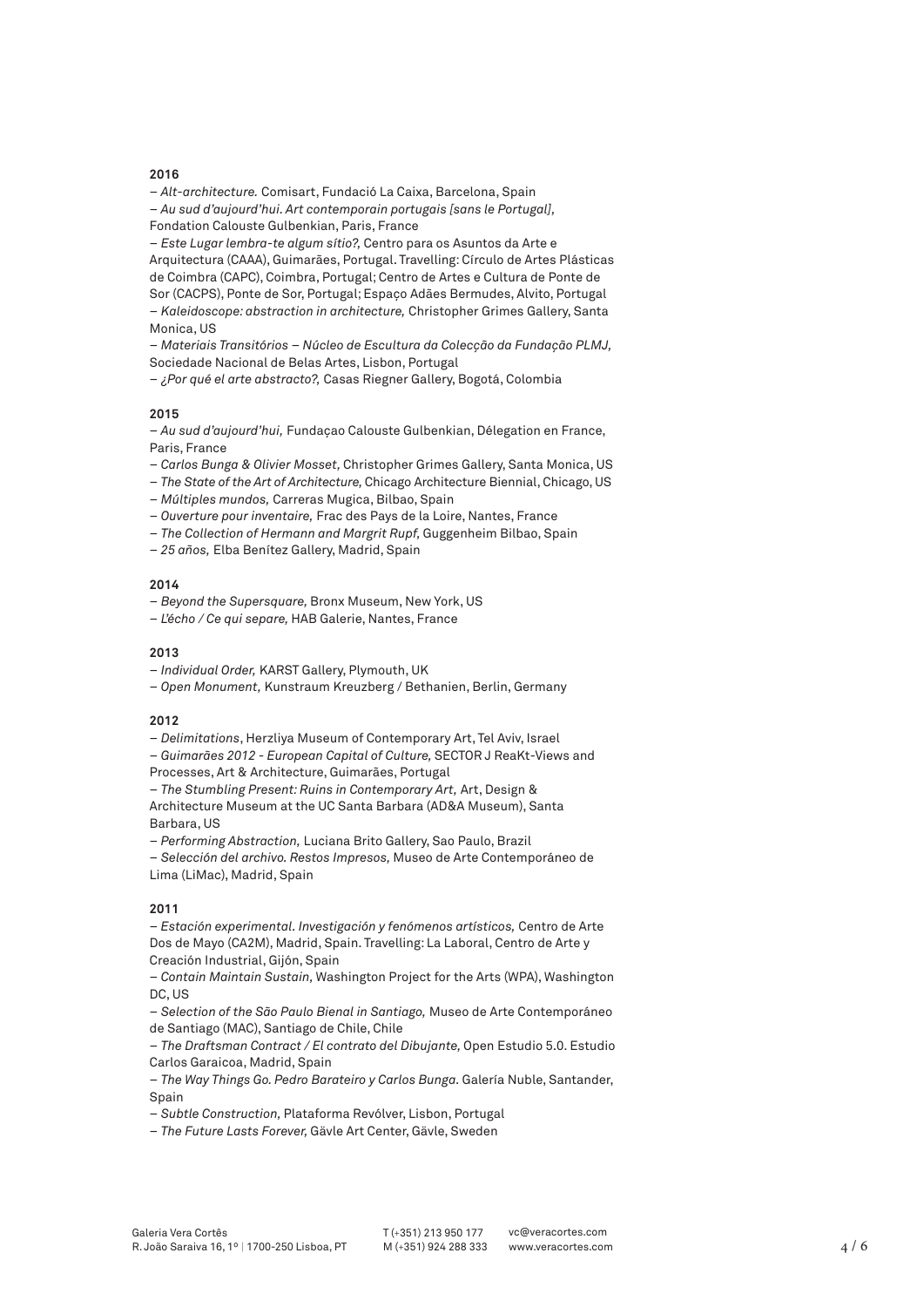# **2010**

– *Há sempre um copo de mar para um homem,* 29th São Paulo Biennial, Sao Paolo, Brazil

– *Let's talk about houses: When Art Speaks Architecture,* Chiado Museum, Lisbon, Portugal

– *Post-Monument,* 14th Carrara International Sculpture Biennial, Carrara, Italy

# **2009**

– *Time as Matter. MACBA Collection. New Acquisitions,*Museu d'Art

- Contemporani de Barcelona (MACBA), Barcelona, Spain
- *Lá Fora,* Museu da Electricidade, Lisbon, Portugal

– *Warsaw Under Construction,* Warsaw Museum of Modern Art (Muzeum), Warsaw, Poland

### **2008**

– *ArtUnlimited,* Art Basel, Basel, Switzerland

- C*onstruir, habitar, pensar,* Institut Valencià d'Art Modern (IVAM), Valencia, Spain
- *Informed by Function,* Lehman College Art Gallery, New York, US
- *Low Key,* Fundación Marcelino Botín, Santander, Spain

– *Lá Fora,* Museu da Presidência da República, Lisbon, Portugal

- *Parangolé,* Museo Patio Herreriano, Valladolid, Spain
- *Where Are You From?,* Faulconer Gallery, Grinnel College, Grinnell, US

### **2007**

- – *Itinerarios 2005/06,* Fundación Marcelino Botín, Santander, Spain
- *Future Nomad,* Vox Populi Gallery, Philadelphia, US
- *Mobility at work,* Justus Lipsius Building, Brussels, Belgium
- *Unmonumental,* The Object in the 21st Century, New Museum, New York, US

#### **2006**

- *Architecture Au Corps,* Anton Weller Gallery, Paris, France
- *En Voyage,* FRAC Île-de-France, Paris, France

– *Frontera: Esboço para la criación de una sociedad del futuro,* MADB, Frontera,

Mexico

### **2005**

– *Farsites: Urban Crisis and Domestic Symptoms in Recent Contemporary Art,*  San Diego Museum of Art, San Diego, US

- *Portugal: Algumas Figuras,* Laboratorio de Arte Alameda, Mexico D.F., Mexico
- *Things Fall Apart All Over Again,* Artists Space, New York, US
- *Unspoken Destinies,* Convento dei Santi Cosma e Damiano, Venice, Italy

### **2004**

- – *Album,* Bartolomeu 5, Lisbon, Portugal
- *Kursaal Project,* Manifesta 5, San Sebastián, Spain
- – *Oh Dear,* Zé dos Bois, Lisbon, Portugal
- *No new artists (What about Les Levine?),* W139, Amsterdam, Netherlands
- *Pilot 1,* Old Limehouse Town Hall, London, UK

#### **2003**

- *Prémio EDP Novos Artistas,* Serralves Museum, Porto, Portugal
- *Caldas Late Night,* Residencia de estudantes, Caldas da Rainha, Portugal

# **2001**

– *Jovens Criadores,* Mercado Ferreira Borges, Porto, Portugal